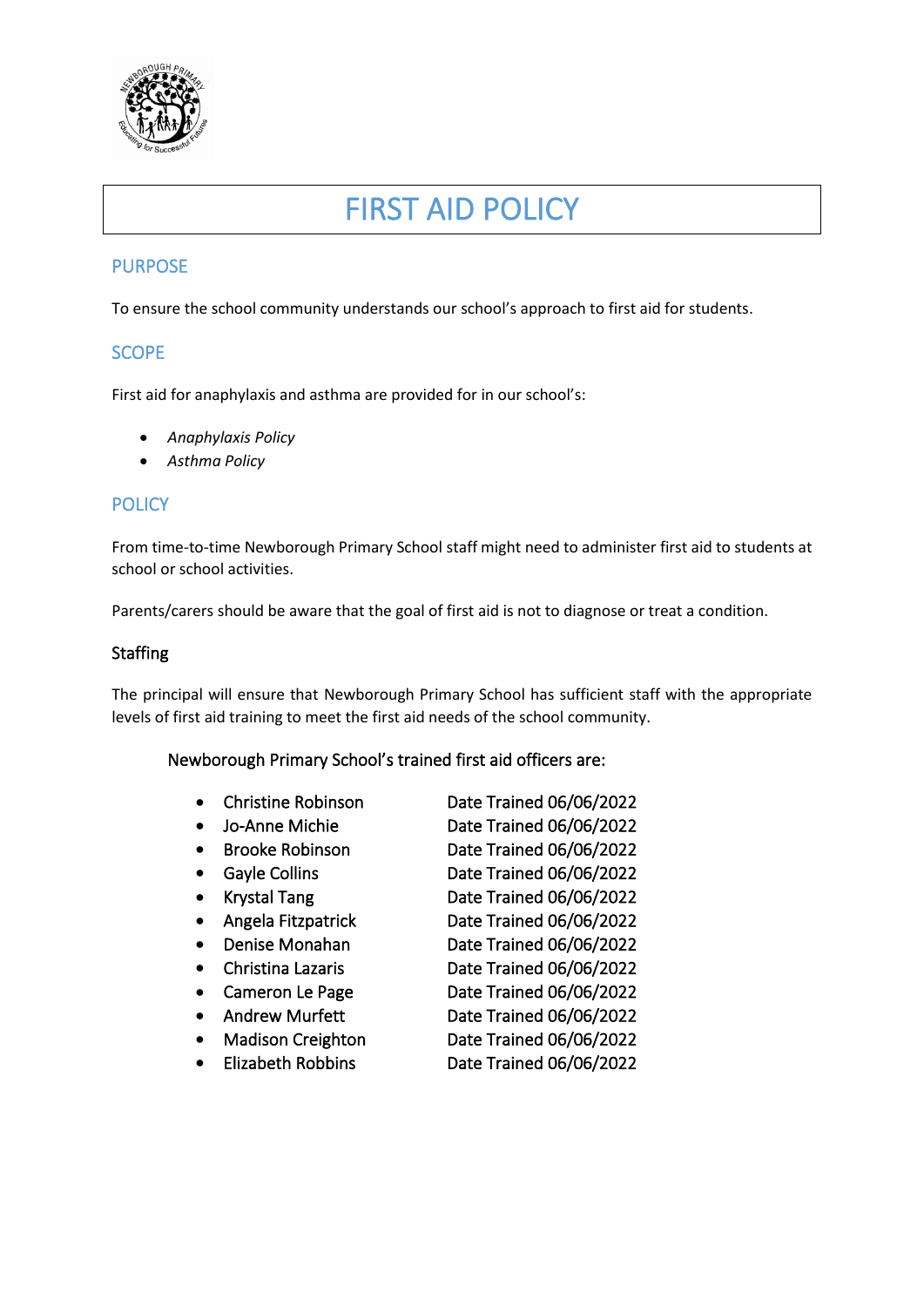

Newborough Primary School will maintain:

- A major first aid kit which will be stored the school office
- 2 portable first aid kits which may be used for excursions, camps, or yard duty. The portable first aid kit/s will be stored in the first aid room
- Jo-Anne Michie will be responsible for maintaining all first aid kits.

## Care for ill students

Students who are unwell should not attend school.

If a student becomes unwell during the school day, they may be directed to the sick bay and monitored by staff. Depending on the nature of their symptoms, staff may contact parents/carers or an emergency contact person to ask them to collect the student.

## First aid management

If there is a situation or incident which occurs at school or a school activity which requires first aid to be administered to a student:

- Staff who have been trained in first aid will administer first aid in accordance with their training. In an emergency situation, other staff may assist in the administration of first aid within their level of competence.
- In a medical emergency, staff may take emergency action and do not need to obtain parent/carer consent to do so. Staff may contact Triple Zero "000" for emergency medical services at any time.
- Staff may also contact NURSE-ON-CALL (on 1300 60 60 24) in an emergency. NURSE-ON-CALL provides immediate, expert health advice from a registered nurse and is available 24 hours a day, 7 days a week.
- If first aid is administered for a minor injury or condition, Newborough Primary School will notify parents/carers by sending a note home to parents/carers, email, or phone call.
- If first aid is administered for a serious injury or condition, or in an emergency, school staff will attempt to contact parents/carers or emergency contacts as soon as reasonably practical.
- If staff providing first aid determine that an emergency response is not required but that medical advice is needed, school staff will ask parents/carers, or an emergency contact person, to collect the student and recommend that advice is sought from a medical practitioner.
- Whenever first aid treatment has been administered to a student in a medical emergency Newborough Primary School will:
	- o record the incident on CASES21
	- o if first aid was administered in a medical emergency, report the incident to the Department's Security Services Unit on 1800 126 126.

In accordance with guidance from the Department of Education and Training, analgesics, including paracetamol and aspirin, will not be stored at school, or provided as a standard first aid treatments. This is because they can mask signs of serious illness or injury.